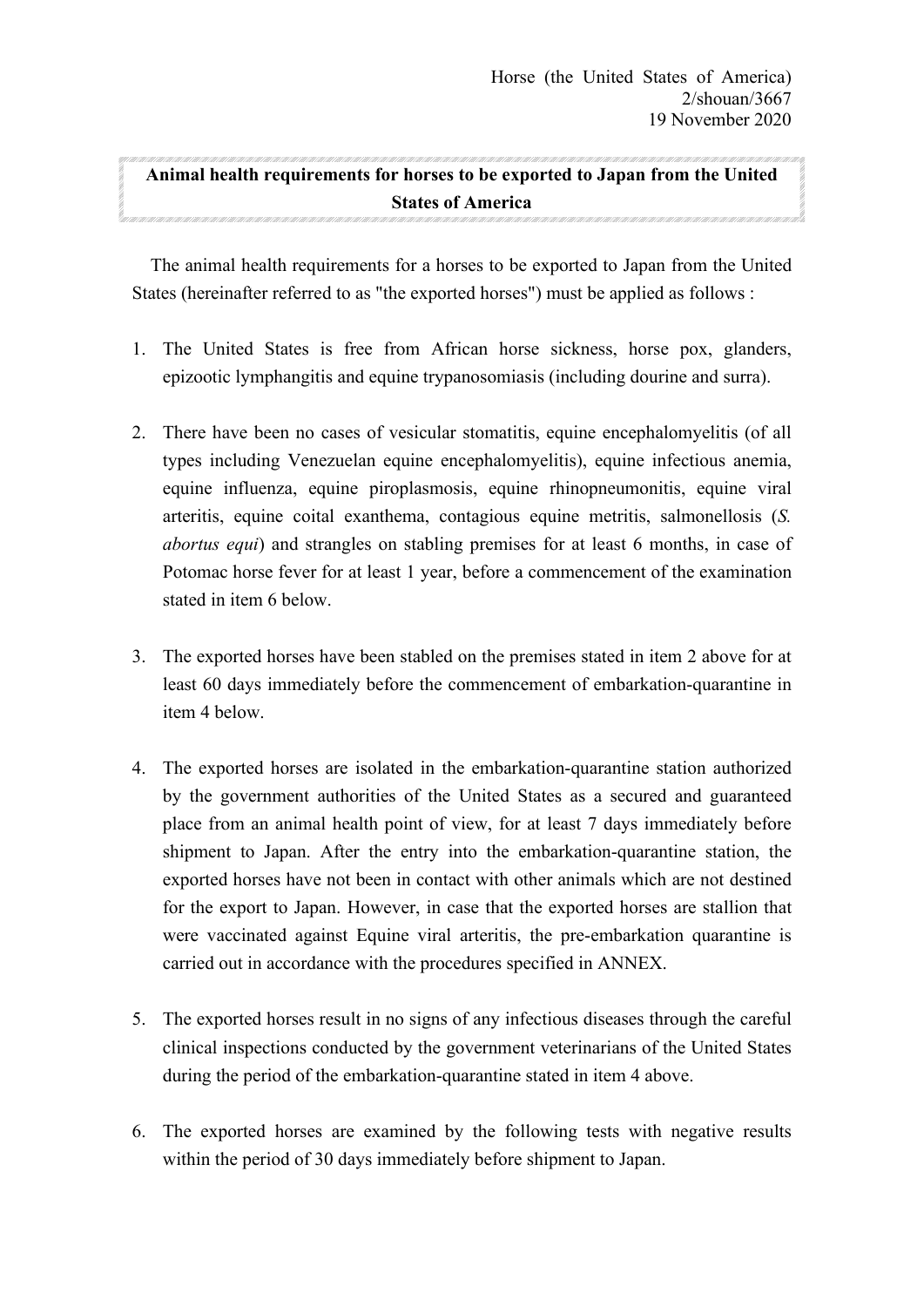- (1) Equine infectious anemia :Agar gel immunodiffusion test
- (2) Equine viral arteritis : As per ANNEX
- (3) Salmonellosis (*S.abortusequi*) : Tube agglutination test for *S. abortus equi*  (negative at a dilution of 1:320)
- (4) Equine Piroplasmosis : Microscopic examination of blood smears and Competitive ELISA or indirect fluorescent antibody test
- (5) Vesicular stomatitis : CF test or Serum neutralization test
- (6) Contagious equine metritis : Bacterial culture or PCR assay utilizing a swab sample from genital organs. (Excluding gelding and horses aged less than 24 months which have never been used for mating)
- 7. The exported horses are vaccinated against Equine influenza twice at 4 to 6 week interval (or once for booster) within 1 year before the embarkation-quarantine.
- 8. Within 50 kilometers from the premises stabling the exported horses during 14 days immediately prior to shipment to Japan, no cases of West Nile Virus (WNV) infection were confirmed for 60 days immediately prior to shipment to Japan. or

the exported horses are vaccinated against WNV using vaccine approved by the government of the United States twice at an interval of 3 to 6 weeks (or once in case of booster) during 1 year before shipment to Japan.

- 9. All containers, vehicles and loading places of a ship or aircraft to be used for transportation of the exported horses are cleaned up in advance of loading and thoroughly disinfected under the supervision of the government authorities of the United States with chemicals approved by the said authorities.
- 10. The exported horses are kept isolated from any other animals during the transportation period in the United States and no other animals are permitted the mixed-loading on board the ship or aircraft used for the transportation of the exported horses to Japan.
- 11. Feed and litter to be used during the transportation period of the exported horses to Japan are provided from the same source used for the embarkation-quarantine.
- 12. No additional feed and litter are provided at any port of call throughout the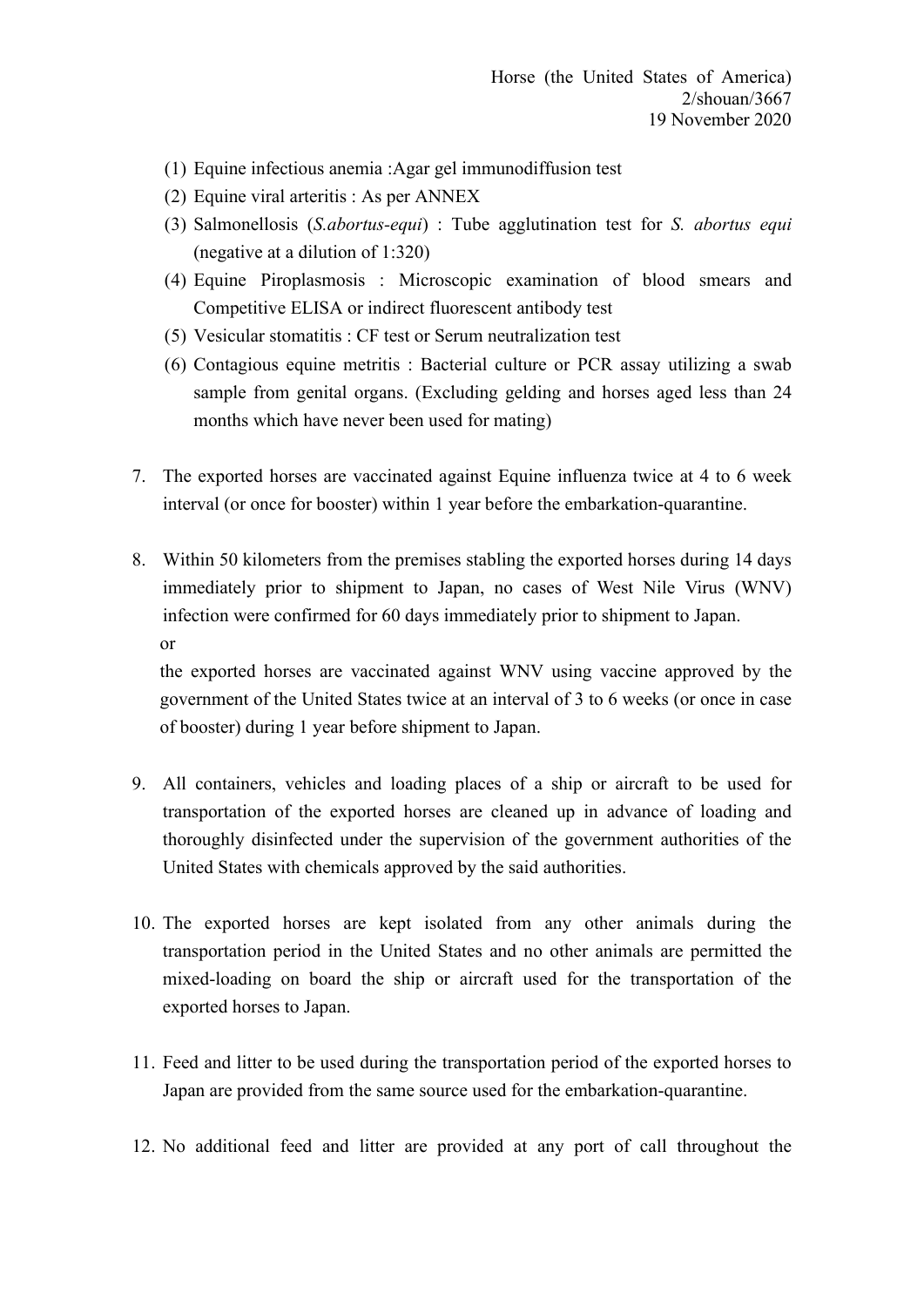transportation of the exported horse to Japan.

- 13. The government authorities of the United States are responsible for issuing the health certificate for the exported horse, stating in English each of the following items in detail.
	- (1) Each requirement of items 1 to 5 and 8 to 12 stated above.
	- (2) Dates, methods and results of the inspections for each disease listed in item 6.
	- In case that the exporting horse is a stallion that was vaccinated against Equine viral arteritis, the said horse satisfies all the conditions in item 2 of ANNEX. Date of blood sampling immediately prior to the vaccination, kind of vaccine, each date of blood samplings on the premises (1 time) and at pre-embarkation quarantine facilities (2 time), each date and result of serum neutralization tests for all the collected blood samples, each date and result of blood sampling from two test mares to be subject to covering tests immediately prior to entering pre-embarkation quarantine of two test mares, and each date of blood samplings (2 times) after the last covering.
	- (3) Date of vaccination and kind of vaccine ( including a name of the strain ) for Equine influenza.
	- (4) Kind of vaccines, dates of vaccination and vaccine producer's name, in case that vaccines other than Equine influenza vaccine were applied to the exported horse in the 6 months prior to export.
	- (5) Name and address of the stabling premises of the exported horse.
	- $(6)$  Embarkation-quarantine period with starting and ending dates.
	- $(7)$  Name and address of the embarkation-quarantine station.
	- (8) Tattoo number, other features for identification of the export horse.
- 14. In case that any infectious disease is detected during the quarantine period in Japan, the said horse that these animal health requirements can be returned or slaughtered by the animal health authorities in Japan.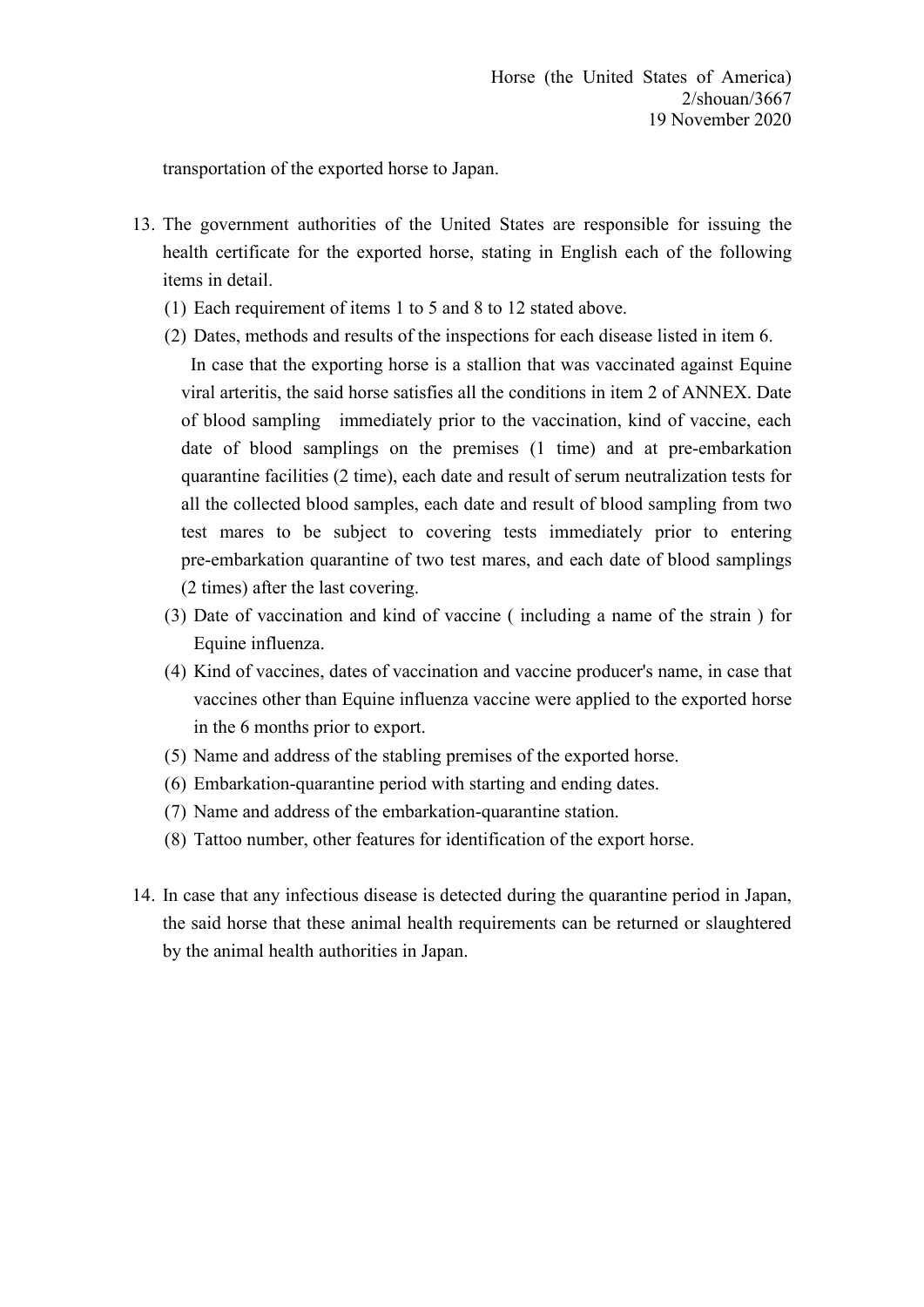## ANNEX

Tests and other requirements of the exported horses for Equine viral arteritis

1. Non-vaccinated horses

The serum neutralization test in the presence of complement (hereinafter referred to as "the serum neutralization test") is negative at a serum dilution 1:4.

- 2. A vaccinated stallion satisfies all of the following requirements.
	- (1) The government authorities of an exporting country confirm that a blood sample is taken from a vaccinated stallion immediately prior to the vaccination and that the serum is subjected to the serum neutralization test with a negative result at a serum dilution 1:4.
	- (2) Blood samples are taken from the vaccinated stallion for three times, one time on the stabling premises and two times at the embarkation-quarantine station, and these three samples are subject to the serum neutralization test at the same time with a result of either no significant rise (including a four-fold rise) of these titers or declining titers. In this case, an interval of about two weeks for taking blood samples is placed, and the third blood sample is taken within 10 days prior to the shipment.
	- (3) In case titers are found maintained in the vaccinated stallion as the result of the serum neutralization test in 2-(2), the said stallion is subjected to covering test or virus isolation from semen.

(a) Covering test

Two test mares to be used for the covering test satisfy the requirements for the horse to be exported to Japan and are isolated at the same embarkation- quarantine station together with the vaccinated stallion for 30 days prior to the shipment of the vaccinated stallion to Japan, with negative results of the following tests.

- ① Blood samples are taken from the two test mares immediately prior to entering the embarkation-quarantine station, and are subjected to the serum neutralization test with negative results at serum dilution  $1:4.$
- ② During the 30 days embarkation-quarantine period, each of the two test mares is covered by the vaccinated stallion twice a day for two